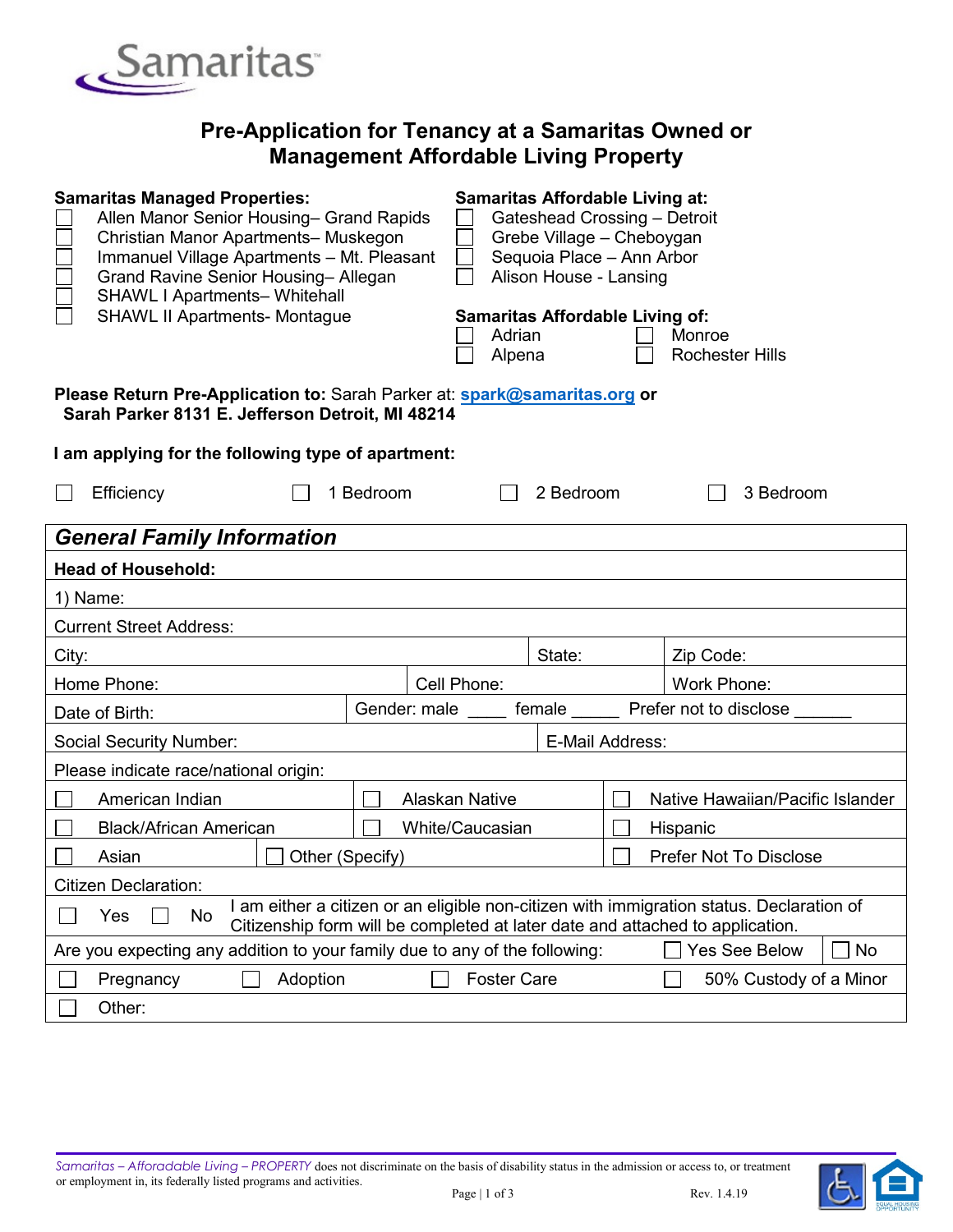

| List additional household members<br>Total Numbers of Household Members: _                                                                                              |      |                |     |    |  |  |
|-------------------------------------------------------------------------------------------------------------------------------------------------------------------------|------|----------------|-----|----|--|--|
| 1) Name:                                                                                                                                                                | SSN: | Date of Birth: |     |    |  |  |
| 2) Name:                                                                                                                                                                | SSN: | Date of Birth: |     |    |  |  |
| 3) Name:                                                                                                                                                                | SSN: | Date of Birth: |     |    |  |  |
| 4) Name:                                                                                                                                                                | SSN: | Date of Birth: |     |    |  |  |
| 5) Name:                                                                                                                                                                | SSN: | Date of Birth: |     |    |  |  |
| 6) Name:                                                                                                                                                                | SSN: | Date of Birth: |     |    |  |  |
| 7) Name:                                                                                                                                                                | SSN: | Date of Birth: |     |    |  |  |
| Do you or a member of your family require the special features of a unit<br>designed for persons with mobility impairment?                                              | Yes  | No             |     |    |  |  |
| Do you live or have you ever lived in subsidized housing, currently using a<br>Section 8 Voucher or receive any federal or state housing assistance?                    | Yes  | No.            |     |    |  |  |
| Do you pay childcare costs that allow you to go to school?                                                                                                              | Yes  | No             |     |    |  |  |
| Do you pay expenses for car of an individual that is disabled that allows you to<br>work?                                                                               | Yes  | No             |     |    |  |  |
| Are you disabled, or over the age of 62: if yes, do you have medical expenses<br>that are not covered by insurance?                                                     | Yes  | No             |     |    |  |  |
| Are you lacking fixed nighttime residence or are you fleeing/attempting to flee<br>from violence?                                                                       | Yes  | No             |     |    |  |  |
| I am a full-time student 18 or older, am <u>no</u> t the head, spouse or co-head of my<br>unit, and thus am eligible for dependent status in my household. The school I |      |                |     |    |  |  |
| attend is:                                                                                                                                                              |      |                | Yes | No |  |  |

| <b>Declaration of Income:</b> |           |                                                                                                                                        | Amount-<br><b>Monthly</b> | <b>How Often</b><br><b>Received</b> |
|-------------------------------|-----------|----------------------------------------------------------------------------------------------------------------------------------------|---------------------------|-------------------------------------|
| Yes                           | No.       | Public Assistance (AFDC, GA, or State SSI)                                                                                             |                           |                                     |
| Yes                           | <b>No</b> | <b>Social Security</b>                                                                                                                 |                           |                                     |
| Yes                           | No        | Supplementary Security Income (Federal SSI)                                                                                            |                           |                                     |
| Yes                           | No        | Disability or Death Benefits                                                                                                           |                           |                                     |
| Yes                           | No        | <b>Veterans Administration/GI Bill Benefits</b>                                                                                        |                           |                                     |
| Yes                           | No        | <b>Military Pay</b>                                                                                                                    |                           |                                     |
| Yes                           | No        | Unemployment Compensation                                                                                                              |                           |                                     |
| Yes                           | No        | <b>Workman's Compensation</b>                                                                                                          |                           |                                     |
| Yes                           | No        | <b>Pension and/or Retirement Funds</b>                                                                                                 |                           |                                     |
| Yes                           | No        | Do any of your retirement accounts have a<br><b>Required Minimum Distribution?</b>                                                     |                           |                                     |
| Yes                           | <b>No</b> | <b>Insurance Policies</b>                                                                                                              |                           |                                     |
| Yes                           | No        | <b>Trusts</b>                                                                                                                          |                           |                                     |
| Yes                           | No        | <b>Annuities</b>                                                                                                                       |                           |                                     |
| Yes                           | No.       | Alimony                                                                                                                                |                           |                                     |
| Yes                           | No        | Ownership of a business or profession                                                                                                  |                           |                                     |
| Yes                           | No.       | Real or Personal Property (Land Contract)                                                                                              |                           |                                     |
| Yes                           | No.       | Severance Pay                                                                                                                          |                           |                                     |
| Yes                           | No        | Regular continuous support from persons not<br>residing in the unit, such as monetary gifts, food,<br>clothing, payment of bills, etc. |                           |                                     |
| Yes                           | No        | Employment- include entire household                                                                                                   |                           |                                     |